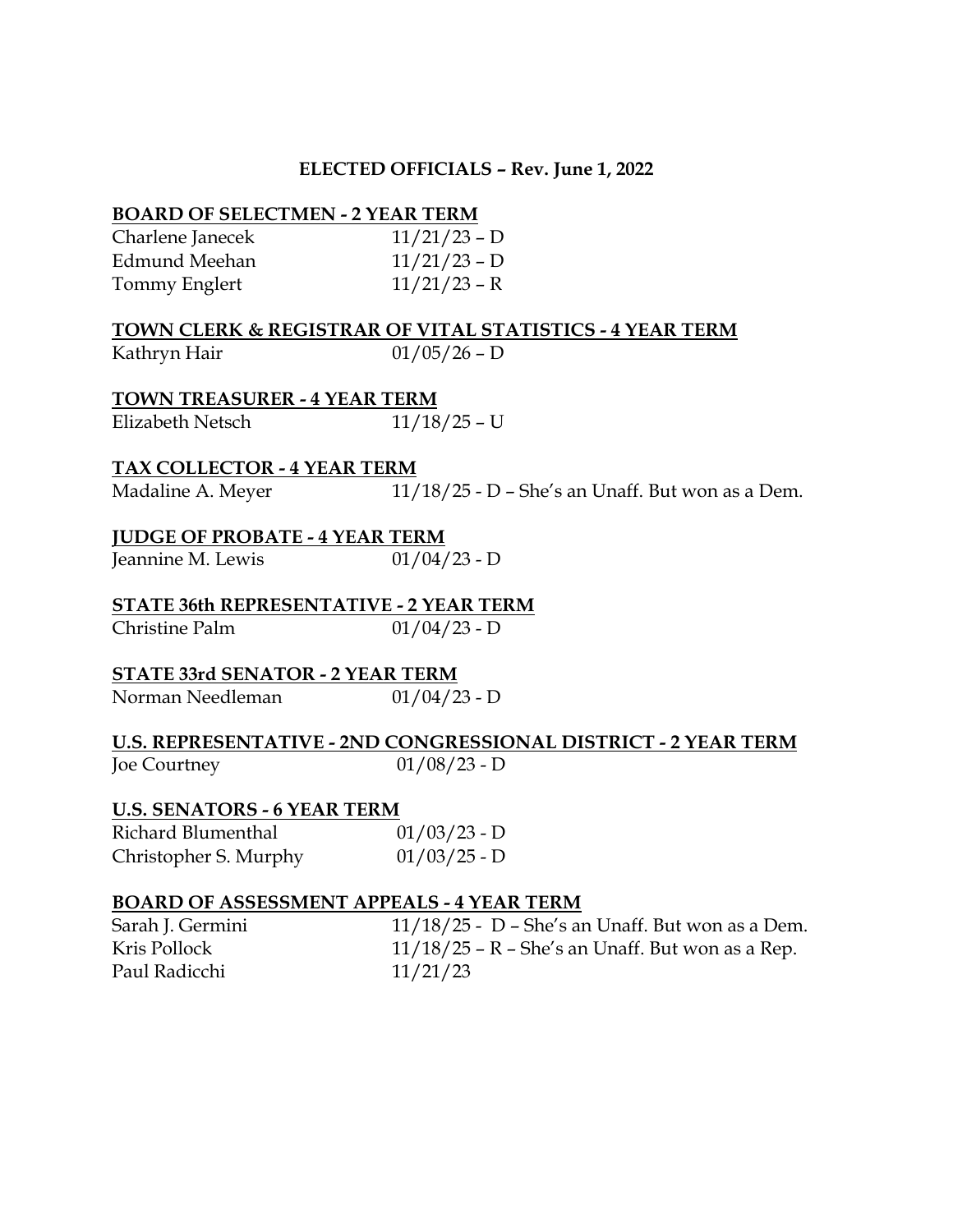#### **BOARD OF EDUCATION - 4 YEAR TERM**

| Rebecca Greenberg-Ellis  | $11/04/25 - D$                                     |
|--------------------------|----------------------------------------------------|
| Maria Scherber           | $11/04/25 - D$                                     |
| Jan Taigen               | $11/04/25 - D$                                     |
| Stuart C. Johnson        | $11/04/25$ – R – Position has to be on 2023 ballot |
| Kenneth Rice             | $11/04/25$ – U – Position has to be on 2023 ballot |
| Faith Sprigg             | $11/04/25$ – U- Position has to be on 2023 ballot  |
| Charlene Fearon          | $11/07/23$ – D - She's an Unaff. But won as a Dem  |
| David Fitzgibbons, Chmn. | $11/07/23 - D$                                     |
| Dale Bernardoni          | $11/07/23 - D$                                     |
|                          |                                                    |

### **BOARD OF FINANCE - 6 YEAR TERM**

| Richard Nygard, Chmn. | $11/21/23 - D$                                     |
|-----------------------|----------------------------------------------------|
| Virginia Carmany      | $11/21/23 - D$                                     |
| Michael Joplin        | $11/18/25 - D$                                     |
| John P. O'Hare        | $11/18/25 - R$                                     |
| William Bernhart      | $11/16/27$ – R – Position has to be on 2023 ballot |
| <b>Andrew Gardner</b> | $11/16/27 - D$                                     |
|                       |                                                    |

#### ALTERNATES:

| Deborah T. Vilcheck | $11/21/23 - D$                                     |
|---------------------|----------------------------------------------------|
| Michael Jordan      | $11/18/25 - D$                                     |
| Stephen Cline       | $11/16/27$ – R – Position has to be on 2023 ballot |

#### **LIBRARY TRUSTEES- 6 YEAR TERM**

| Margaret Carter-Ward | $11/21/23 - D$                                   |
|----------------------|--------------------------------------------------|
| Devin L. Chester     | $11/21/23$ – CG – She's a Dem but won as CG      |
| Jennifer Rice        | $11/18/25$ – R – She's an Unaff but won as a Rep |
| Abigail J. Rice      | $11/18/25 - D$                                   |
| Karin Badger         | $11/16/27 - D$                                   |
| Sandra Senior-Dauer  | $11/16/27 - D$                                   |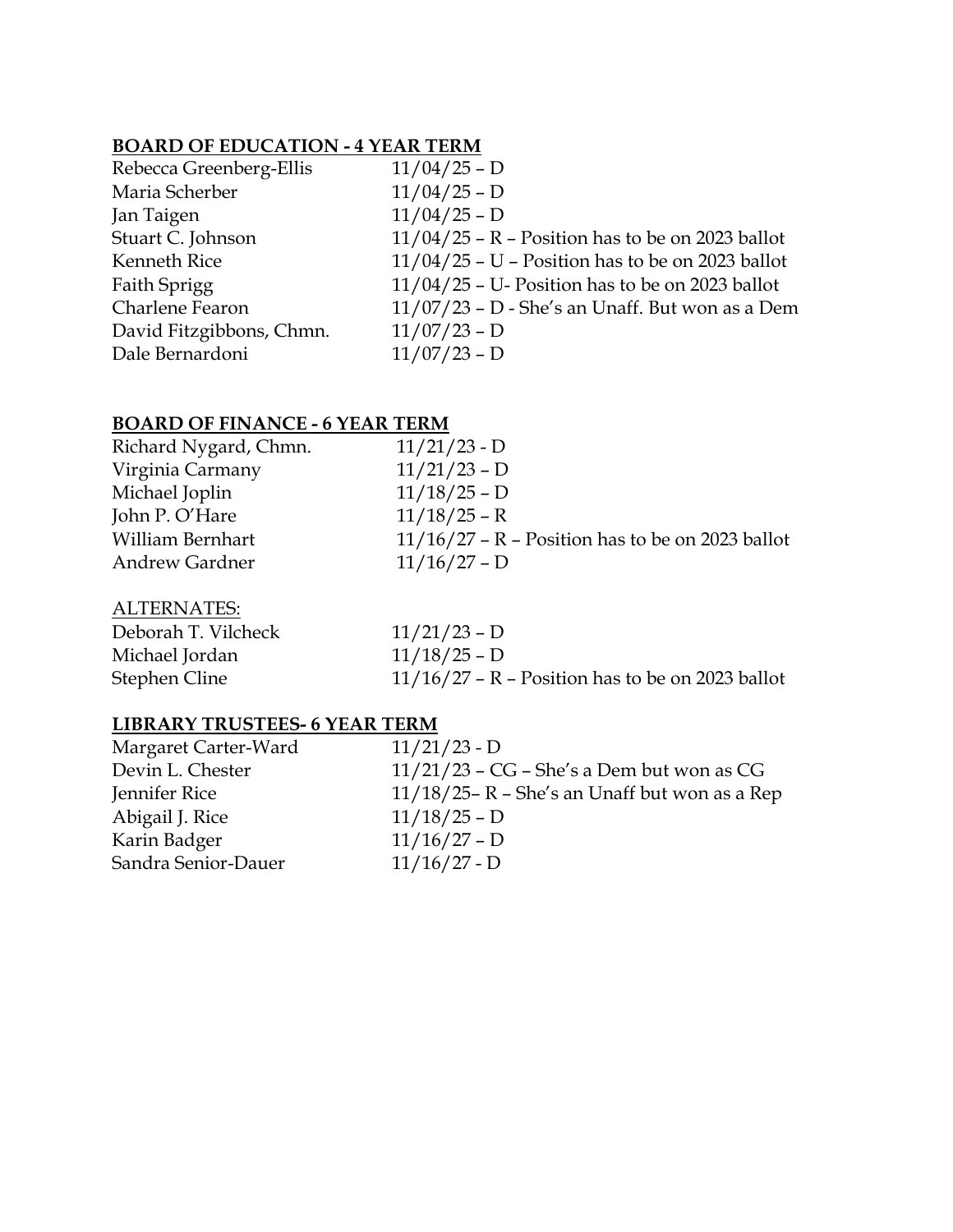#### **PLANNING AND ZONING - 6 YEAR TERM**

| Elaine M. Fitzgibbons     | $11/16/27 - D$                                  |
|---------------------------|-------------------------------------------------|
| Steven Merola             | $11/16/27 - R$                                  |
| Keith Scherber            | $11/16/27 - D$                                  |
| Shubert Koong             | $11/18/25 - D$                                  |
| Henry Krempel             | $11/18/25 - D$                                  |
| Seth Fidel                | $11/18/25 - D$                                  |
| Elizabeth Perreault       | $11/21/23$ – R - She's an Unaff. But won as Rep |
| Patricia P. Bisacky       | $11/21/23$ - CG                                 |
| Michael A. Sanders, Chmn. | $11/21/23$ – CG - He's an Unaff. But won as CG  |

#### ALTERNATE

| Stephen Seitz      | $11/16/27$ – R Pos. on 2023 ballot and Min. Rep. |
|--------------------|--------------------------------------------------|
| Andrew P. Landsman | $11/18/25$ – D – He's an Unaff. But won as Dem   |
| Peter Zanardi      | $11/21/23 - D$                                   |

#### **REGISTRAR OF VOTERS - 4 YEAR TERM**

| Leslie Ann Holbrook | $01/04/23$ - D |
|---------------------|----------------|
| <b>Tracey Ohaus</b> | $01/04/23$ – R |

#### **REGIONAL BOARD OF EDUCATION - 6 YEAR TERM-No Minority Rep Necess.**

| Laurence Fearon | $11/07/23$ – D – He's an Unaff. But won as Dem |
|-----------------|------------------------------------------------|
| John Stack      | $11/04/25$ – D – He's an Unaff. But won as Dem |
| Lori Ann Clymas | $11/02/27 - D$                                 |

#### **ZONING BOARD OF APPEALS - 4 YEAR TERM**

| John J. DeLaura, Jr. | $12/31/21 - D$ |
|----------------------|----------------|
| Michael R. Peck      | $12/31/21 - D$ |
| Victor Fetter        | $12/31/23 - D$ |
| Erik P. Anderson     | $12/31/23 - D$ |
| Robert Blair         | $12/31/23 - R$ |

#### **ALTERNATES**

| Seth Cohen         | $12/31/25 - D$                                    |
|--------------------|---------------------------------------------------|
| Alexander C. Stein | $12/31/23$ – CG – He's an Unaff. But won as ComGr |
| Vacancy            | 12/31/23                                          |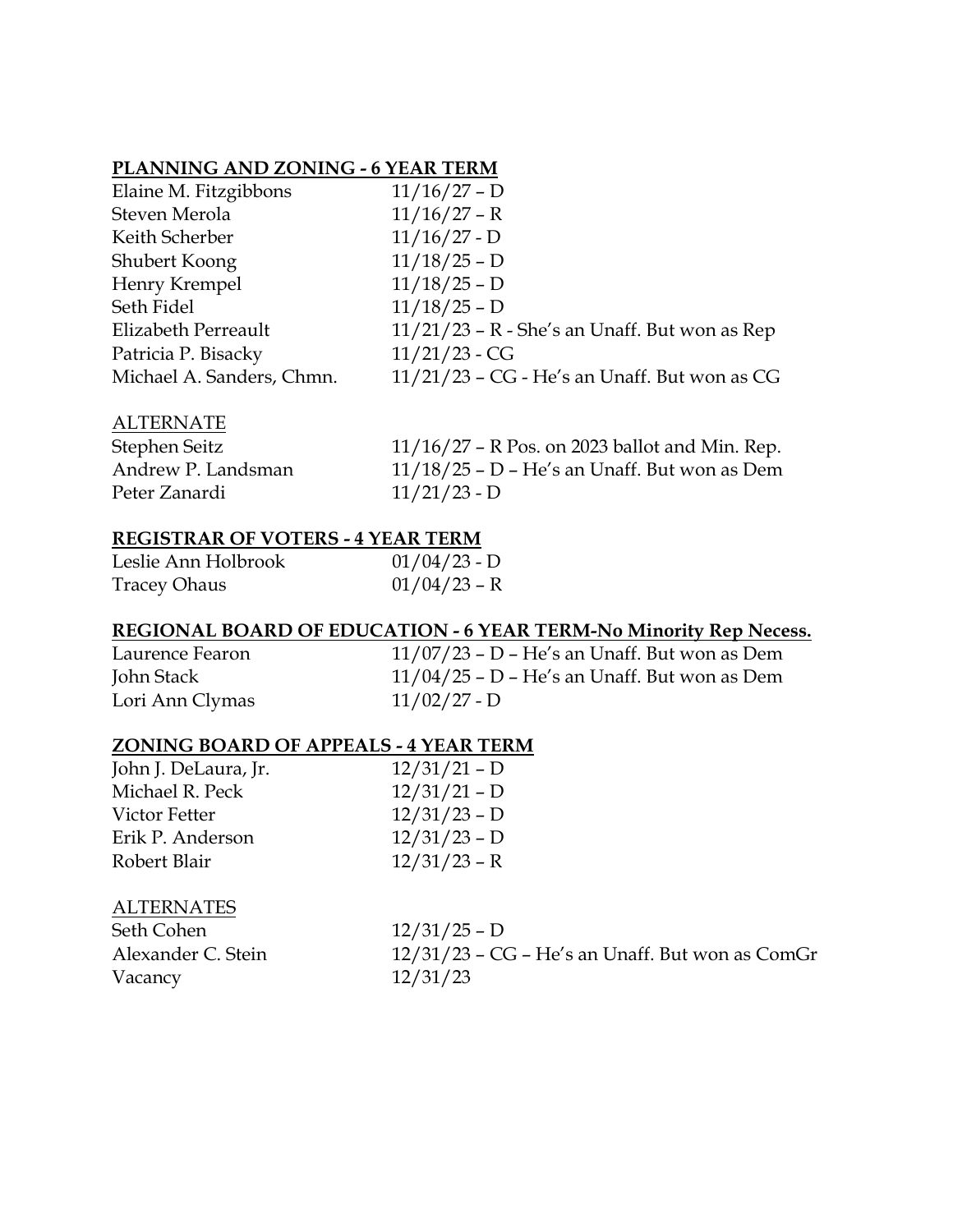#### **JUSTICES OF THE PEACE – 4 YEAR TERM**

| Carolyn S. Kane         | $01/06/25$ – R                 |
|-------------------------|--------------------------------|
| Keith N. Dauer          | $01/06/25 - D$                 |
| Jonathan A. Joslow      | $01/06/25$ – R                 |
| <b>Emily S. Masters</b> | $01/06/25 - D$                 |
| Elizabeth A. Perreault  | $01/06/25$ - R                 |
| Jerry A. Walden         | $01/06/25 - D$                 |
| <b>Bruce H. Watrous</b> | $01/06/25$ - R                 |
| Whitelaw Wilson         | $01/06/25$ – U – By Town Clerk |
| Thomas W. Brelsford     | $01/06/25 - D$                 |
| Patricia C. Bandzes     | $01/06/25 - R$                 |
| Michael Price           | $01/06/25 - D$                 |
|                         |                                |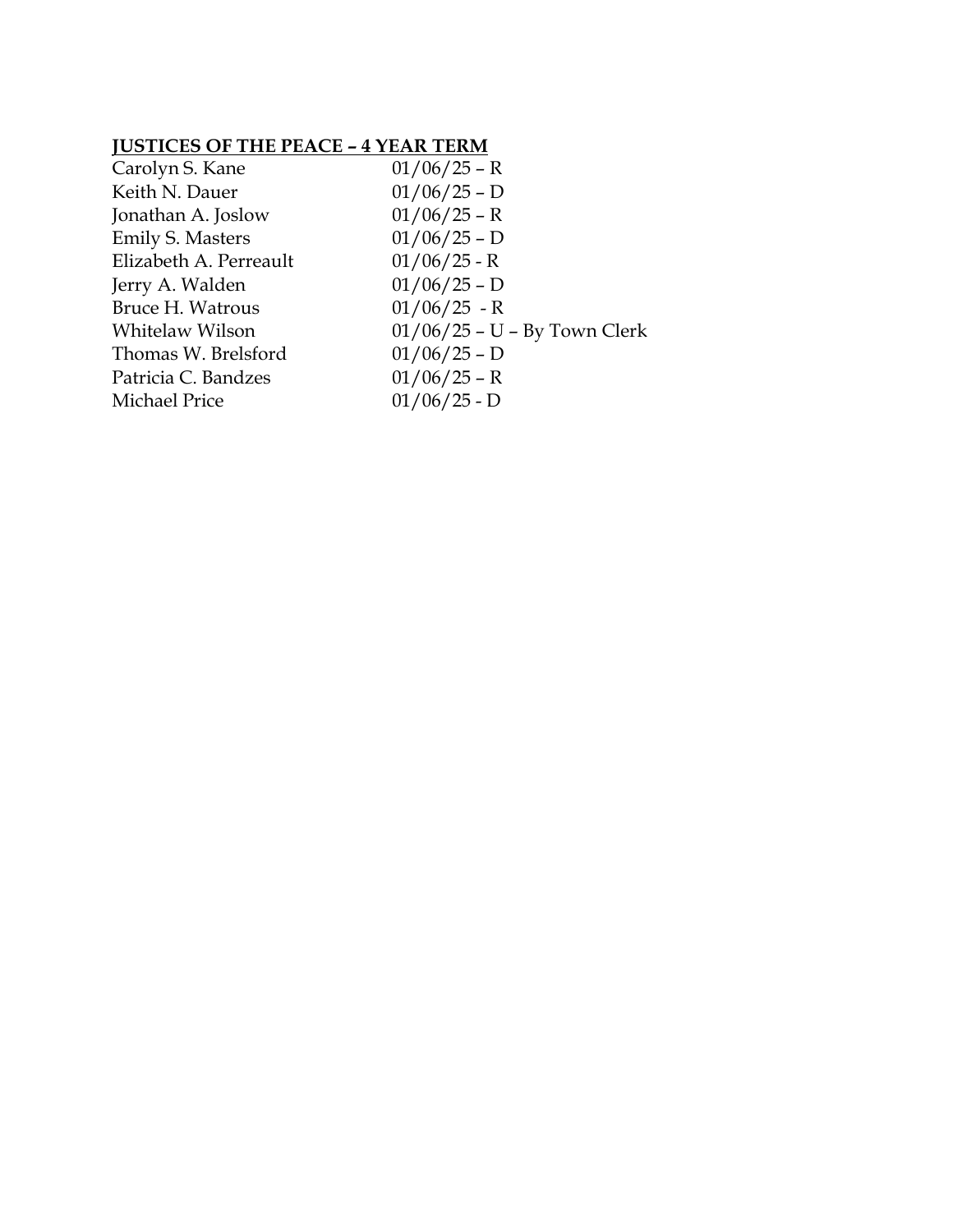

#### **APPOINTED OFFICIALS**

#### **ACCOUNTING MANAGER**

Peter Evankow Sharon Echtman, Account Clerk

#### **ADMINISTRATIVE ASSISTANT**

Jenny Watrous

### **ANIMAL CONTROL OFFICER**

Harry Plaut

#### **ASSISTANT ANIMAL CONTROL OFFICER** Matthew Carroll

### **ASSESSOR**

Emily Eckenroth

## **ASSISTANT ASSESSOR**

Joy O'Brien

#### **AUDITORS**

O'Connor Davies

#### **BOARD OF FIRE COMMISSIONERS – 4 YEAR TERM**

Bettie Perreault, Chmn. 11/18/25 – R John M. Divis 11/18/25 – D Robert P. Quale 11/18/25 – U Robert C. Bandzes 11/21/23 – U Richard Schreiber 11/21/23 – R Ex-officio members: Richard Leighton - Fire Marshal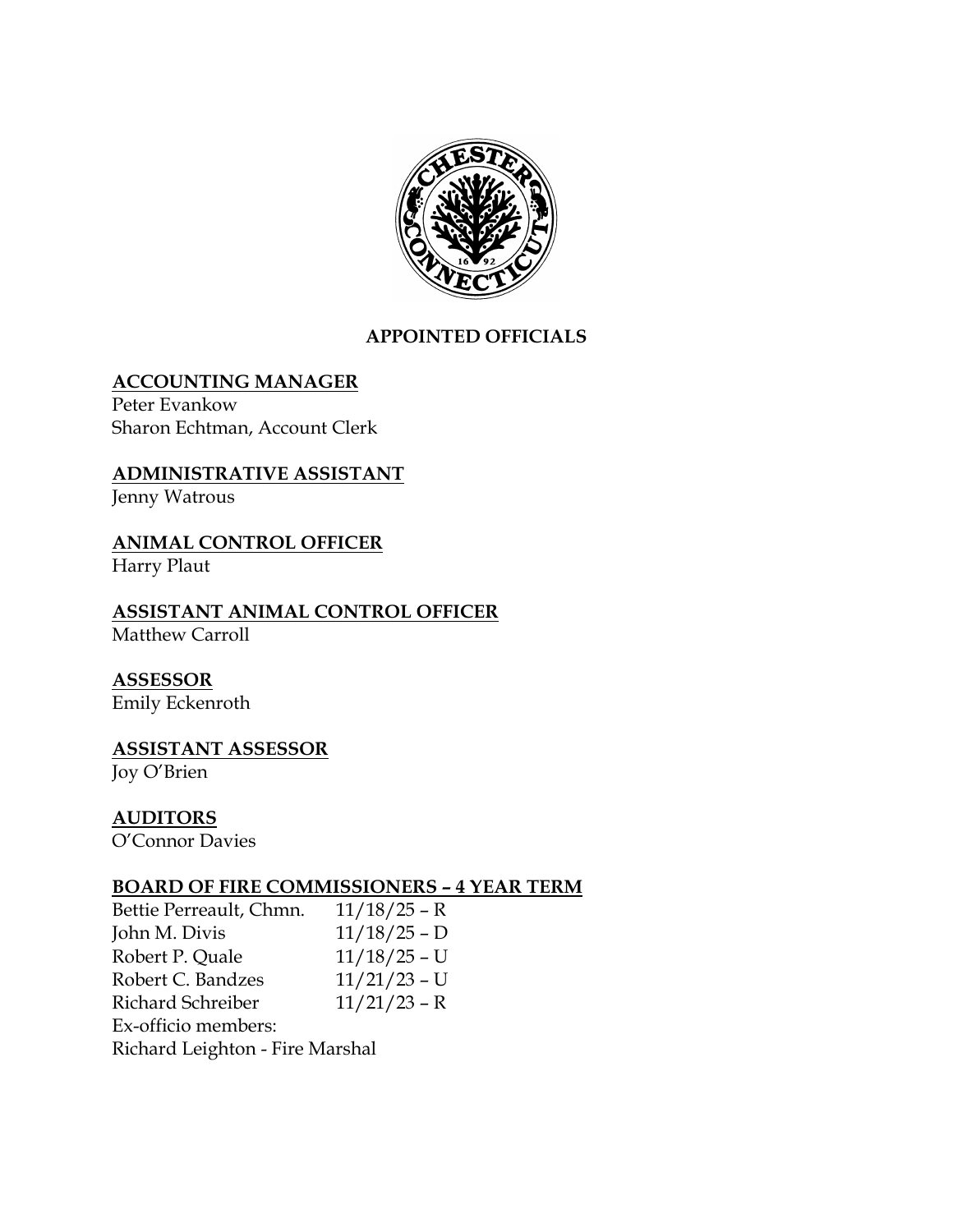James Grzybowski, Chief

#### **BUILDING OFFICIAL – 4 YEAR TERM**

Richard Leighton, Building Official 06/30/2024 Jenny Watrous, Building Clerk

#### **CABLE TELEVISION ADVISORY COUNCIL NUMBER FIVE - 2 YEAR TERM**

| Vacancy | (Town)   | 07/30/23 |
|---------|----------|----------|
| Vacancy | (School) | 07/30/23 |

#### **CEDAR LAKE WATERSHED COMMISSION - 2 YEAR TERM**

| <b>Rick Holloway</b>                   | $07/01/23$ - R - Cons. Comm. Rep. |
|----------------------------------------|-----------------------------------|
| William Bernhart                       | $07/01/23$ - R - IWWA Rep.        |
| Denise Learned                         | 07/01/23 - D - Camp Hazen Rep.    |
| Dennis DeCarli                         | $07/01/23$ - U                    |
| Thomas Brelsford, Chmn. $07/01/22 - D$ |                                   |
| Christopher Hayward                    | $07/01/22 - R$                    |
| Nancy Byrne                            | $07/01/22 - R - Town Rep.$        |

#### **CENTRAL REGIONAL TOURISM DISTRICT – 3 YEAR TERM**

Vacancy 09/10/22 –

#### **CHESTER HOUSING PARTNERSHIP COMMITTEE**

David Mesite Vacancy Vacancy Vacancy Vacancy Vacancy

#### **CITATION HEARING OFFICERS - 2 YEAR TERM**

| Elizabeth Perreault | $11/21/23$ – U |
|---------------------|----------------|
| Whitelaw Wilson     | $11/21/23$ - U |
| Richard Schreiber   | $11/21/23$ - R |
| Kathryn M. Merola   | $11/21/23 - R$ |
| Vacancy             | $11/21/23$ -   |

#### **COMMUNITY DECOMMISSIONING ADVISORY COMMITTEE - 2 YEAR TERM**

| Vacancy            | $11/21/23$ - |
|--------------------|--------------|
| Vacancy, Alternate | $11/21/23$ - |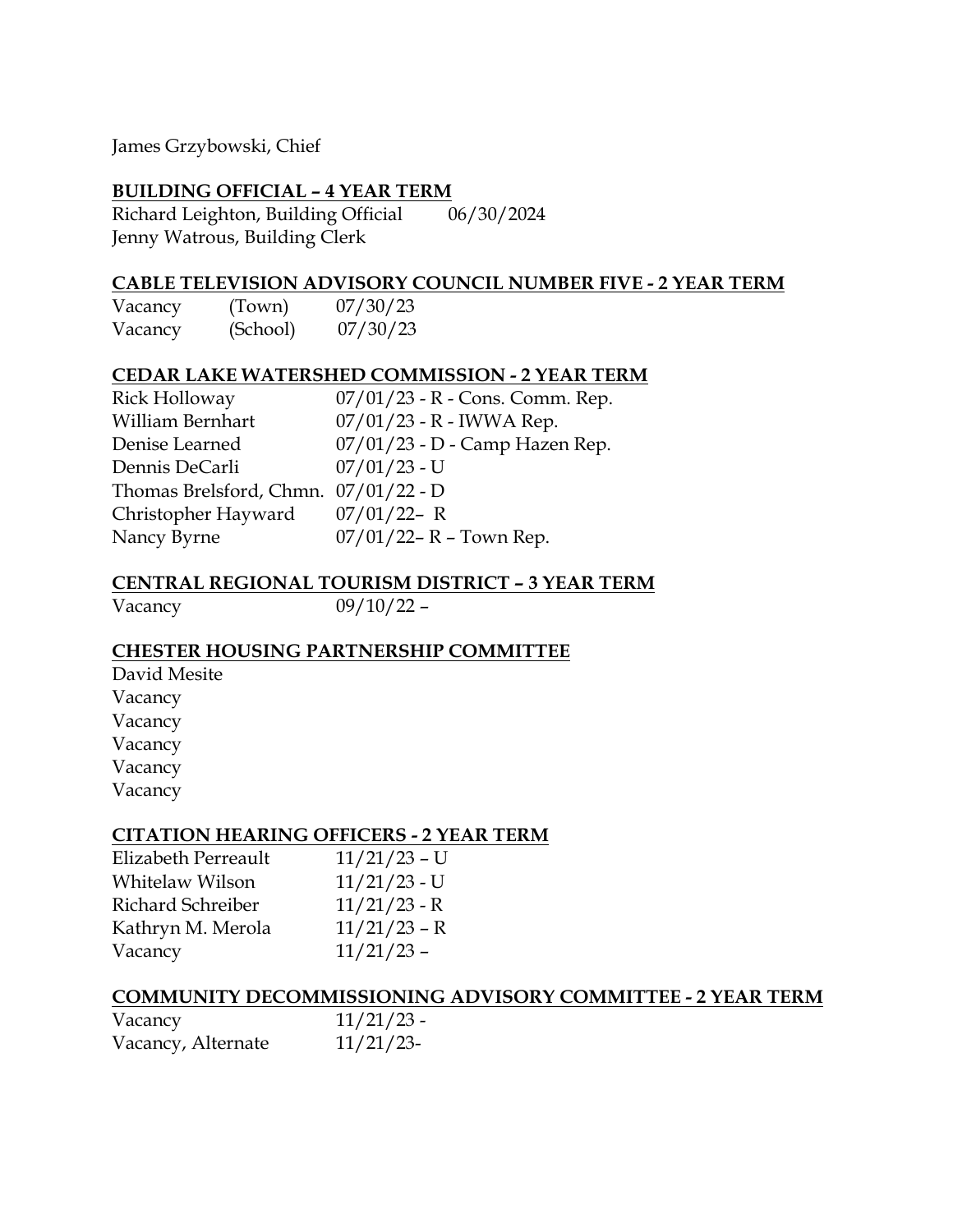#### **COMPLIANCE OFFICER/TOWN ATTORNEY – 2 YEAR TERM**

Richard Roberts 02/12/22

#### **CONNECTICUT RIVER ESTUARY TRANSIT DISTRICT - 4 YEAR TERM**

Leslie B. Strauss 02/21/25 - D

#### **CONNECTICUT RIVER GATEWAY COMMISSION - 2 YEAR TERM**

| Thomas Brelsford      | $07/01/22 - D$ |
|-----------------------|----------------|
| Jenny A. Kitsen, Alt. | $07/01/22 - D$ |

#### **CONSERVATION COMMISSION - 4 YEAR TERM**

| $11/01/22 - D$ |
|----------------|
|                |
| $11/01/24$ - U |
| $11/01/24 - D$ |
| $11/01/23 - D$ |
| $11/01/23 - D$ |
| $11/01/23 - D$ |
| $11/01/22 - R$ |
|                |

#### **DIRECTOR OF HEALTH**

Ryan Grenon, CRAHD

#### **EMERGENCY MANAGEMENT**

Reinaldo (Ray) Guasp, Jr., Director Joel P. Severance, Deputy Bruce H. Watrous, Deputy Thomas B. Layton, Deputy Cy Libby, Deputy

#### **ENGINEER – 2 YEAR TERM**

Nathan L. Jacobson & Assoc. 11/21/23

#### **FIRE MARSHAL- Lifetime**

Richard Leighton Peter Terenzi, Deputy Fire Marshall David Roberge, Fire Investigator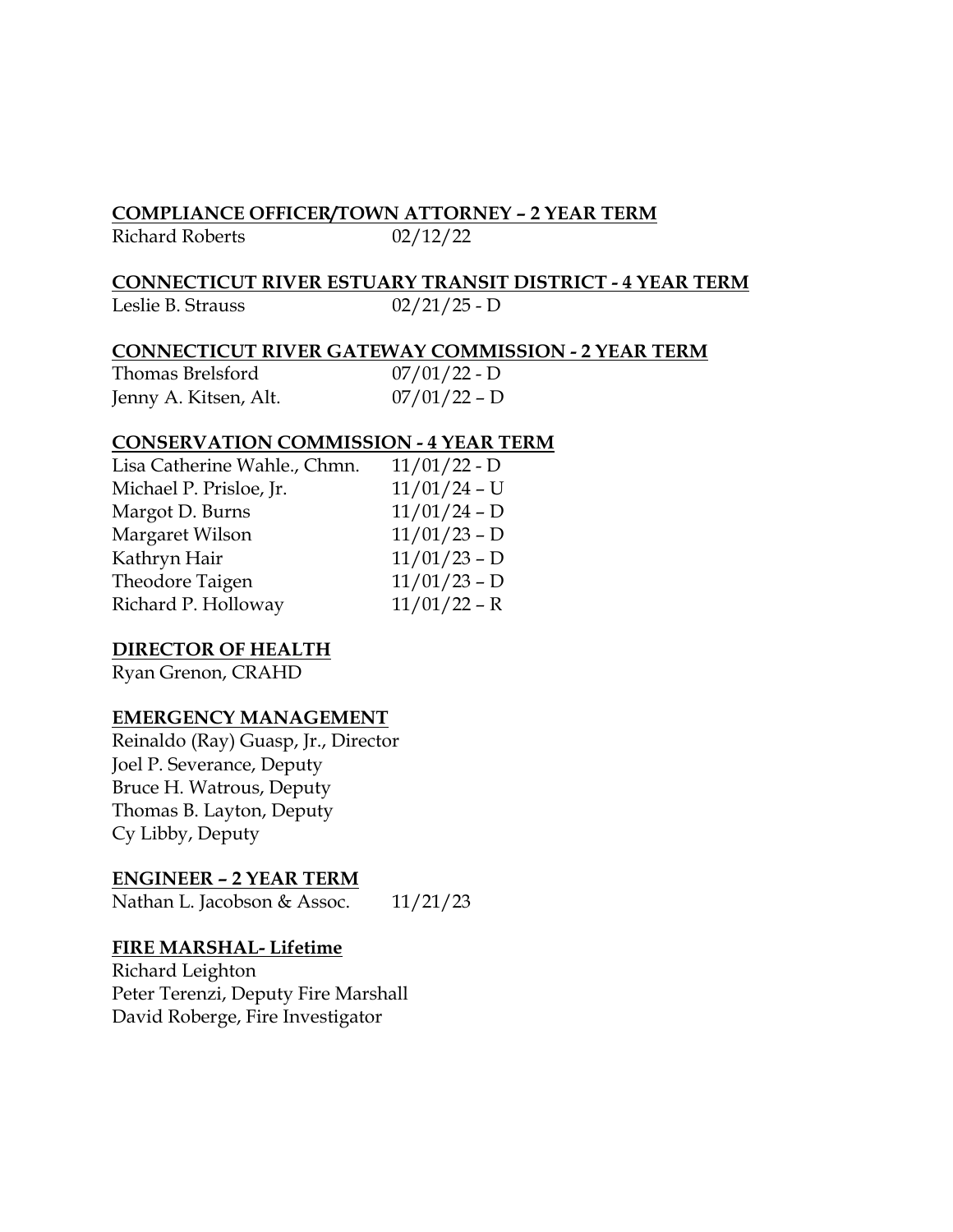#### **HARBOR MANAGEMENT COMMISSION - 6 YEAR TERM**

| $10/03/23 - R$ |
|----------------|
| $10/03/23 - D$ |
| $10/03/25 - R$ |
| $10/03/25 - R$ |
| $10/03/25 - R$ |
|                |

#### ALTERNATES:

| James Barrington | $10/03/23 - D$ |
|------------------|----------------|
| Josh Dean        | $10/03/27 - D$ |

#### **HARBOR MASTER**

Everett (Cy) Libby – Appointed by Governor Michael S. Adams, Deputy – Apptd. By Governor

#### **HISTORIAN**

Robert Miceli

#### **HUMAN SERVICES DIRECTOR**

Rosemary Bininger

#### **INLAND WETLAND OFFICER**

Vacancy

#### **INLAND WETLANDS AND WATERCOURSES COMMISSION – 4 YEAR TERM**

| $11/21/23 - R$ |
|----------------|
| $11/21/23 - R$ |
| $11/21/23 - R$ |
| $11/21/23 - D$ |
| $11/21/23$ - U |
| $11/18/25 - D$ |
| $11/18/25 - D$ |
|                |

#### **LIBRARY DIRECTOR**

Stephanie Romano

#### **LOWER CT RIVER VALLEY COUNCIL OF GOVERNMENTS – 2 YEAR TERM**

Cindy Lignar - BOS Rep. 12/4/23 – BOS Rep. Elaine Fitzgibbons - P&Z Rep. 12/04/23 – P&Z Rep.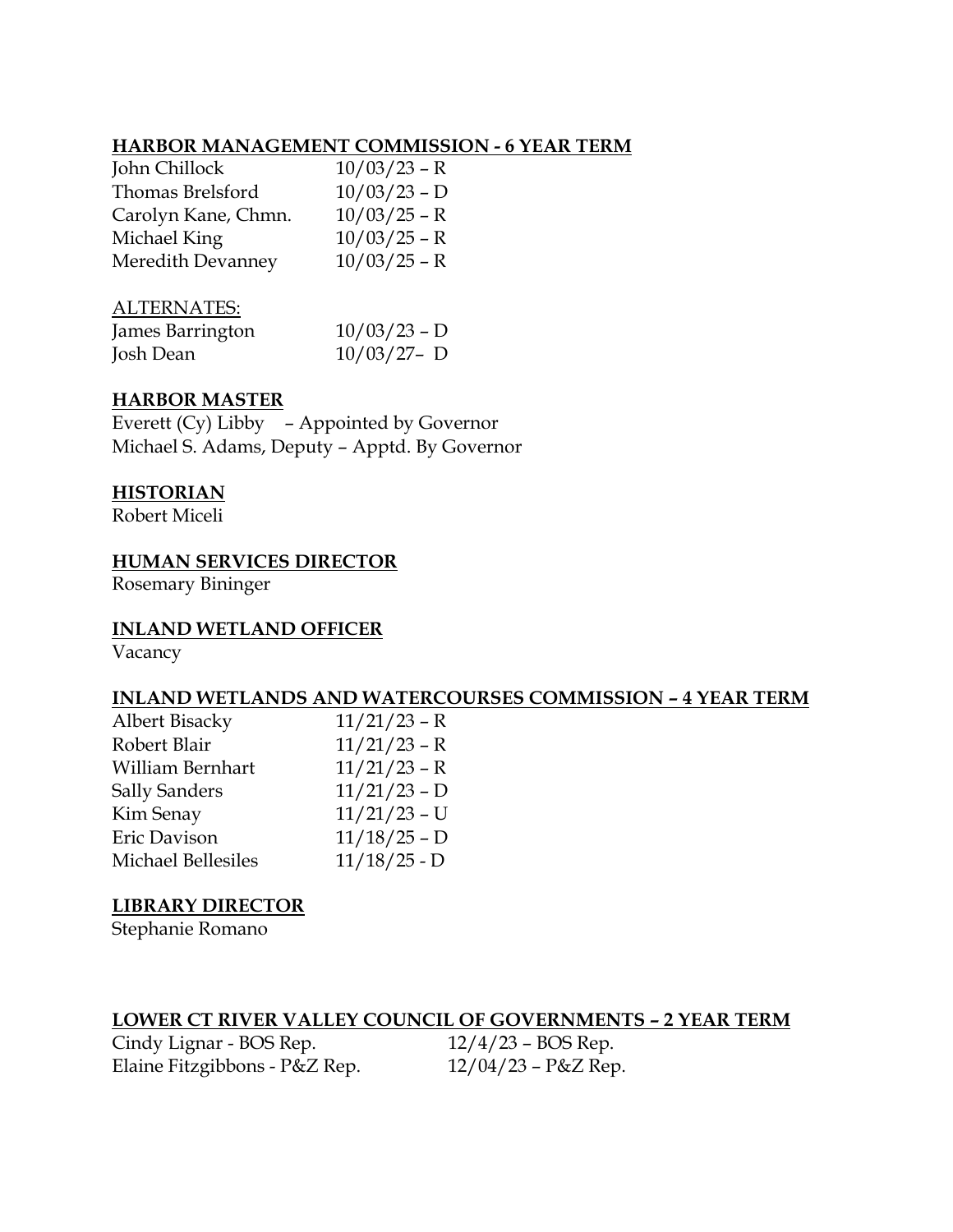#### **MIDDLESEX COUNTY REVITALIZATION COMMISSION - 2 YEAR TERM**

#### Vacancy 11/21/23

#### **MUNICIPAL AGENT FOR CHILDREN - LIFETIME**

Tri-Town Youth Service Bureau, Allison Abramson, Director

#### **MUNICIPAL ECONOMIC DEVELOPMENT COMMISSION - 5 YEAR TERM**

| Patricia C. Bandzes    | $11/01/23 - R$ |
|------------------------|----------------|
| Adam Scott Perl        | $11/01/24$ – U |
| Susan Wright           | $11/01/24 - D$ |
| Jonathan Joslow, Chmn. | $11/01/25 - R$ |
| Vacancy                | $11/01/25$ -   |

#### **PARK AND RECREATION COMMISSION - 3 YEAR TERM**

| Linda Carlson               | $11/01/24 - D$ |
|-----------------------------|----------------|
| Kristin Dean                | $11/01/24 - D$ |
| John Saunders               | $11/01/22$ – U |
| Michael Jay Abramson, Chmn. | $11/01/22 - D$ |
| Paul McAndrew               | $11/01/23 - D$ |
| Dawn C. Saunders            | $11/01/23$ – U |
| Kurt Ziemann                | $11/01/23 - D$ |

#### **PARK AND RECREATION DIRECTOR**

Elizabeth A. Netsch

#### **REGIONAL AGRICULTURE COUNCIL**

Bev Markham

**REGIONAL MENTAL HEALTH BOARD - 2 YEAR TERM** Vacancy 04/30/22-

#### **REGIONAL SCHOOL DISTRICT #4 GROUNDS MAINTENANCE AND OVERSIGHT COMMITTEE - 2 YEAR TERM**

| Vacancy | $11/21/23$ – |
|---------|--------------|
| Vacancy | $11/21/23$ - |

#### **RESIDENT STATE TROOPER**

Trooper Matt Warren - State Police - Troop F 06/30/22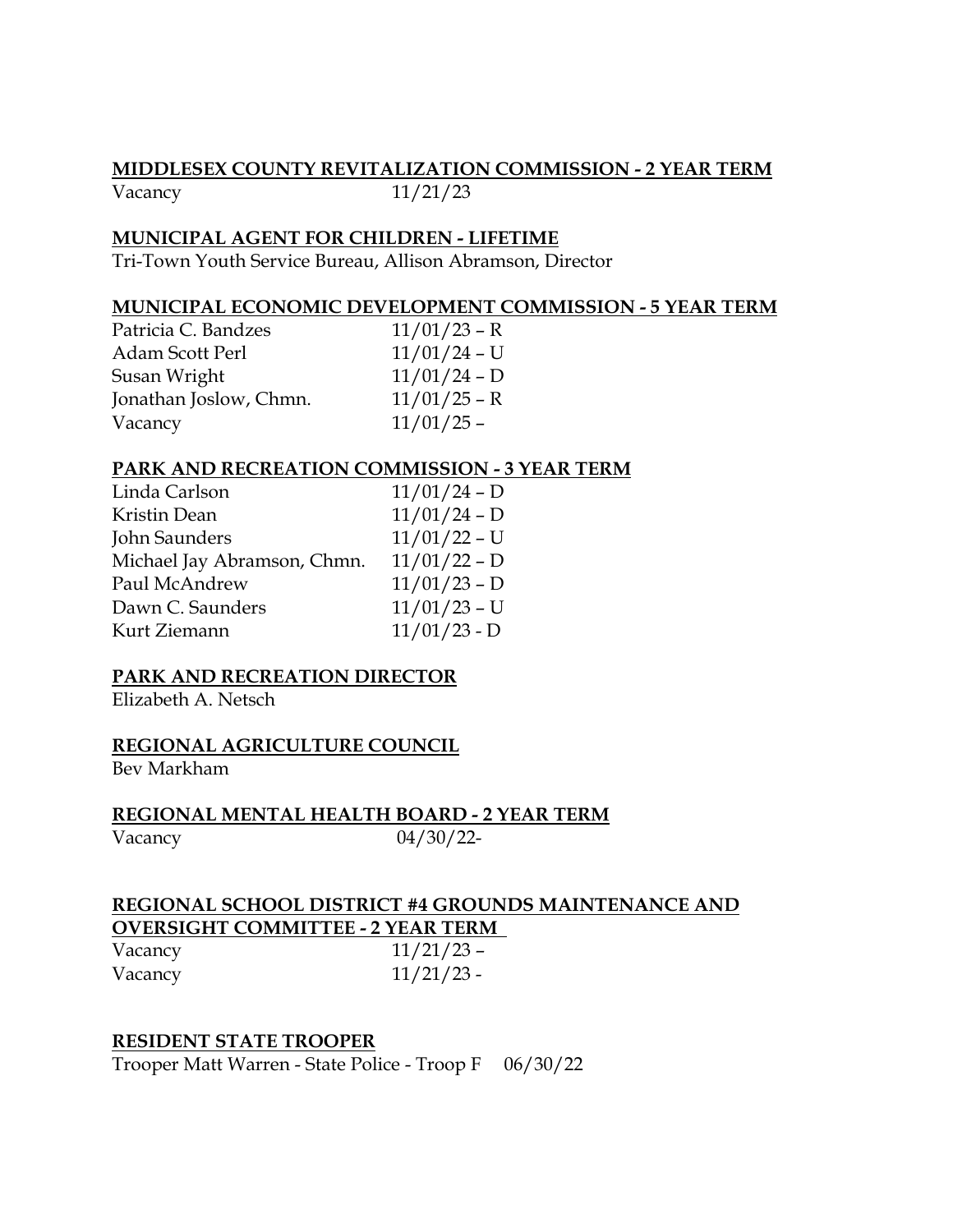#### **RETIREMENT BOARD - 3 YEAR TERM**

| <b>Andrew Gardner</b> | $12/16/24 - D$ |
|-----------------------|----------------|
| Benjamin G. Belisle   | $12/16/24 - R$ |
| Jen Rannestad, Chmn.  | $12/16/22 - U$ |
| Vacancy               | $12/16/22 -$   |
| Francine Cornaglia    | $12/16/23 - R$ |

#### **SOUTH CENTRAL CT EMERGENCY MEDICAL SERVICES COUNCIL INC. – 2 YR. TERM** Vacancy 12/01/22 – D

#### **SANITARIAN**

Ryan Grenon, CRAHD

#### **TAX CLERK**

Susan Shrack

**TOURISM LIAISON FOR TOWN OF CHESTER**

Vacancy 06/30/2022

#### **TOWN CLERK**

Sharon Echtman, Assistant

#### **TREE WARDEN - 2 YEAR TERM**

Scott Mills 11/21/23

#### **TRI-TOWN YOUTH SERVICE BUREAU REPRESENTATIVE - 2 YEAR TERM** Vacancy 11/21/23

#### **VALLEY SHORE EMERGENCY COMMUNICATIONS BOARD OF DIRECTORS 2 YEAR TERM**

| Charles Greeney, Jr. | $11/21/23$ - U |
|----------------------|----------------|
| Allen Alonzo         | $11/21/23$ - R |

#### **WATER POLLUTION CONTROL AUTHORITY-4 YR TERM-APPTD AS OF 2/21/1**

| Samuel H. Chorches   | $11/18/25 - D$ |
|----------------------|----------------|
| <b>Edmund Meehan</b> | $11/18/25 - D$ |
| Vacancy              | 11/18/25       |
| Ian McLachlan        | $11/21/23$ - R |
| Mark Riggio          | $11/21/23 - D$ |